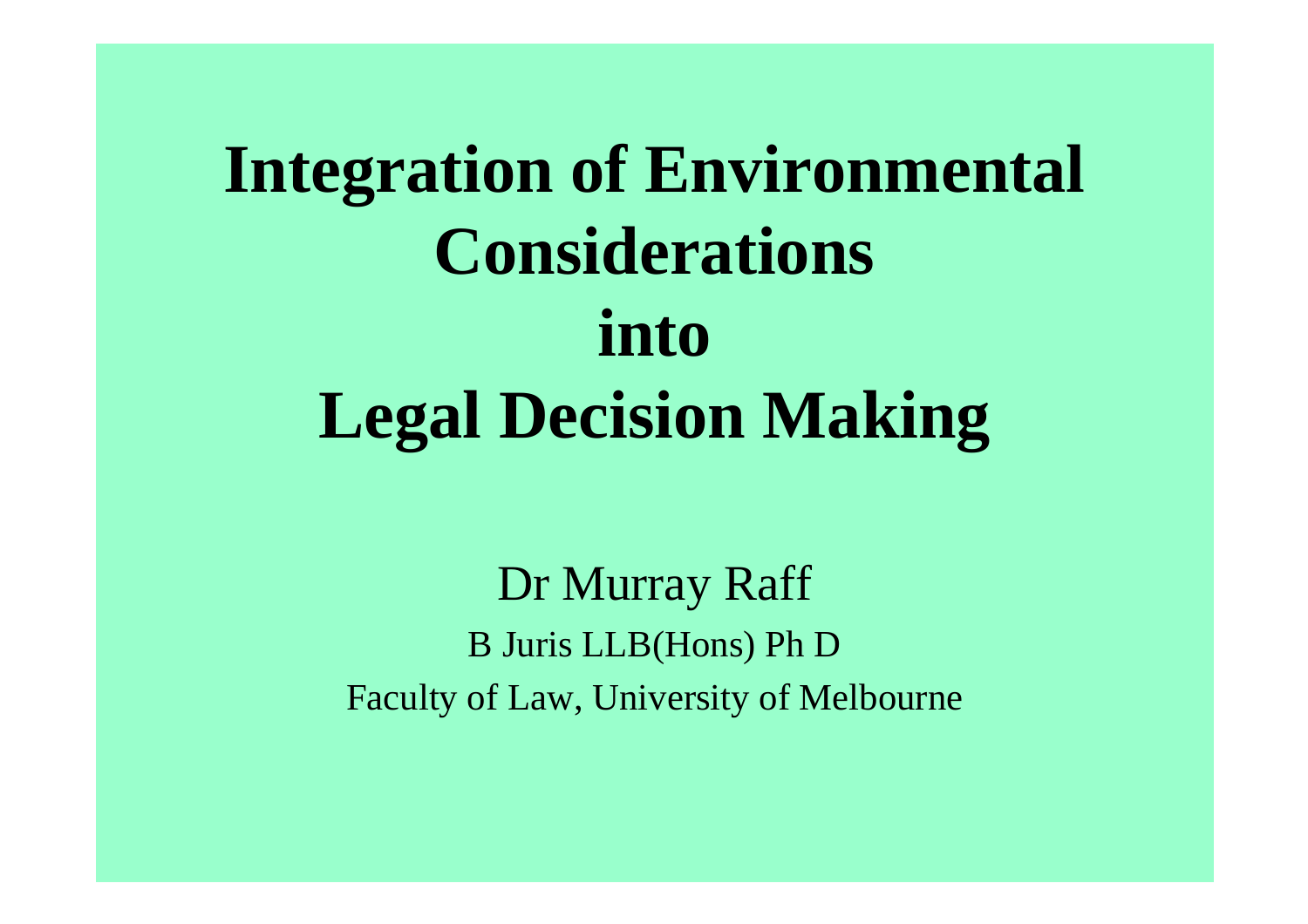### Introduction

• World Commission on Environment andDevelopment affirmed the need to integrate environmental considerations into all levels of decision making -

"The common theme throughout this strategy for sustainable development is the need to integrate economic and ecological considerations in decision making."

*Brundtland Report*, 106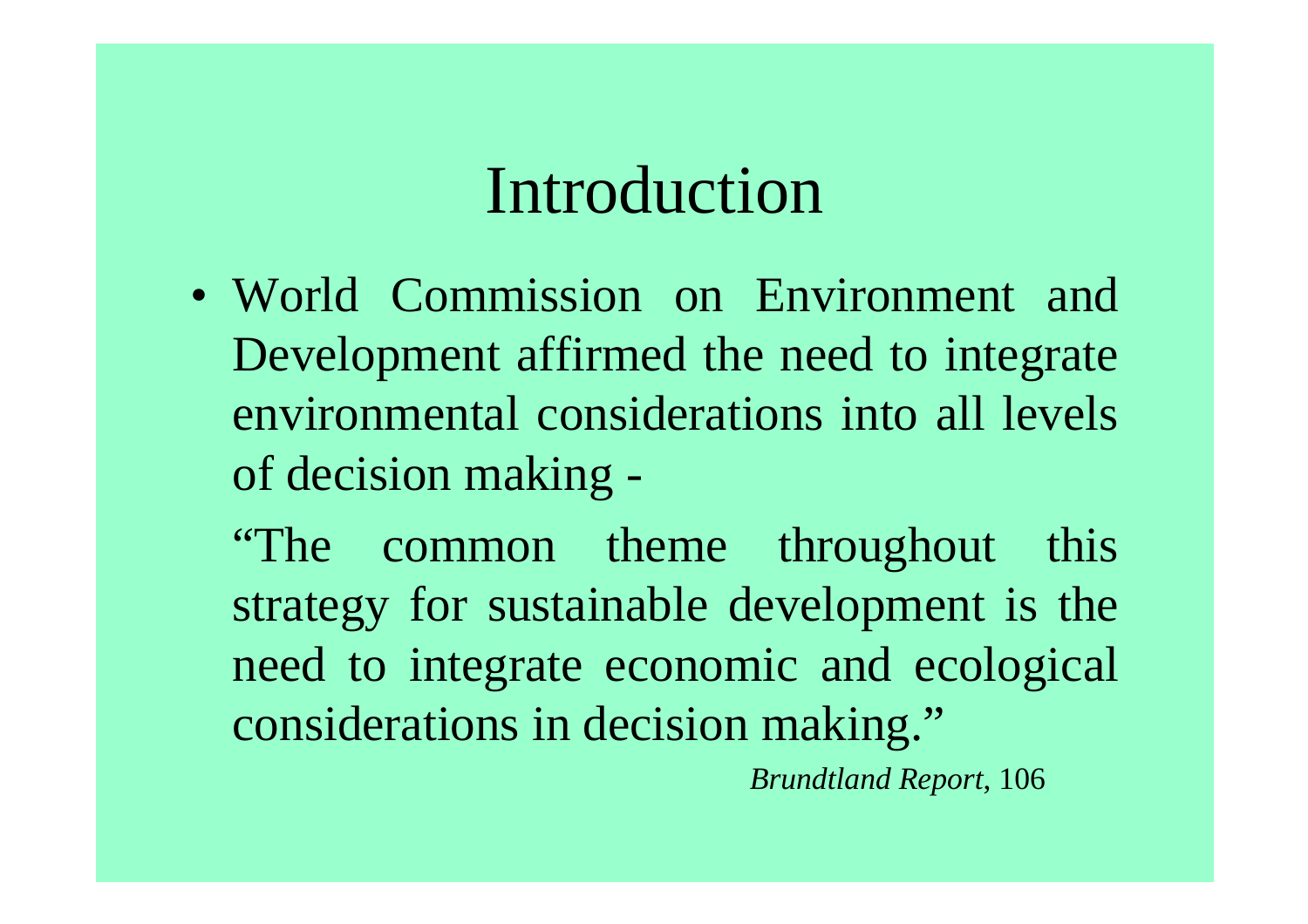### Introduction

#### This includes legal decision making -

"Sustainability requires ... changes in the legal and institutional frameworks that will enforce the commoninterest."

"... necessary changes in the legal framework start from the proposition that an environment adequate for health and well-being is essential for all human beings - including future generations."

"Such a view places the right to use public and private resources in its proper social context …" *Brundtland Report*, <sup>107</sup>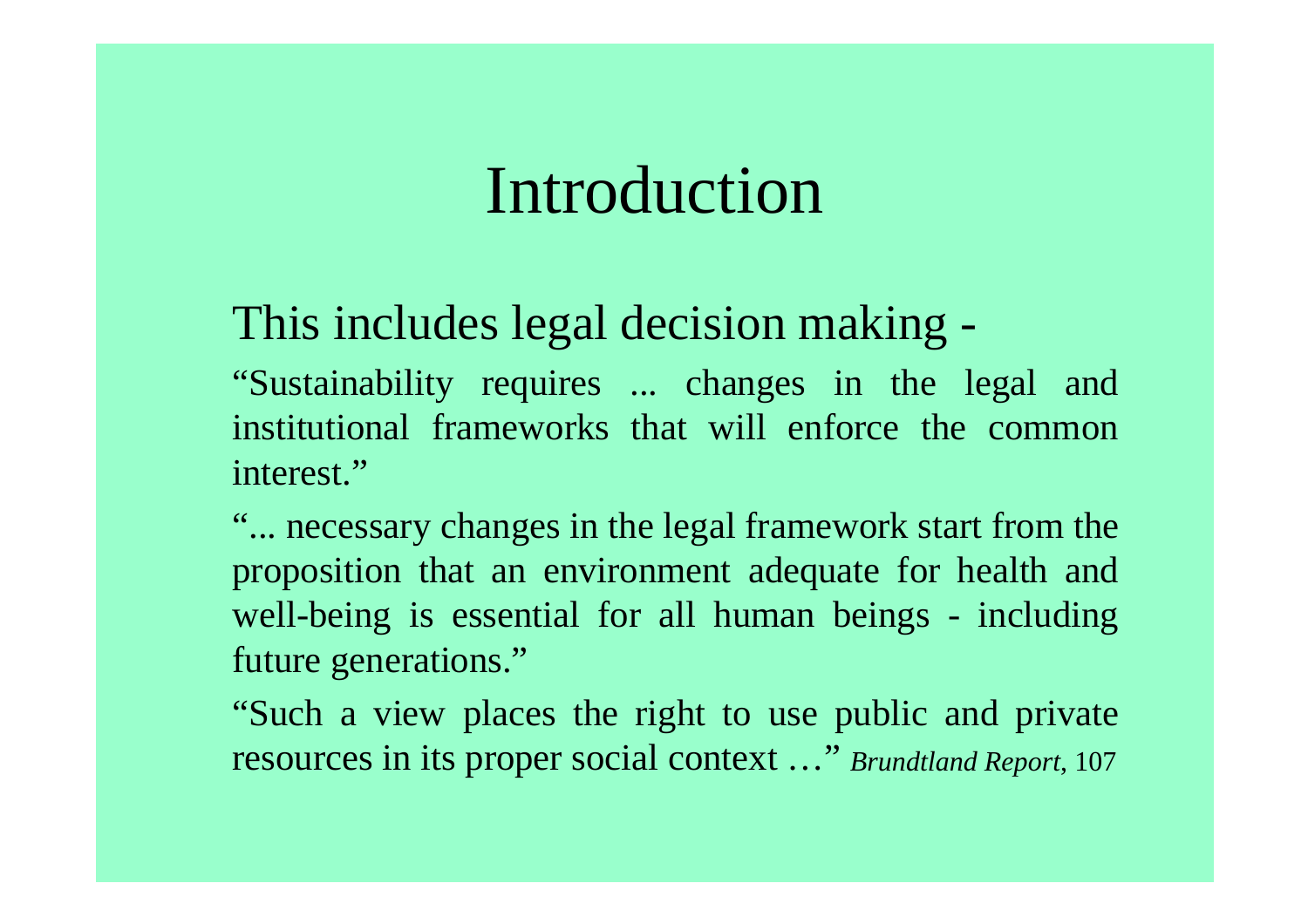## **Overview**

Three legal areas for reform to help integrate environmental considerations into legal institutions in market economies -

- 1 *Constitutional* environmental rights
- 2 Codification of *Civil Law* to institutionalise civil environmental protections
- 3 Environmental responsibilities which pervade private *Title to Land*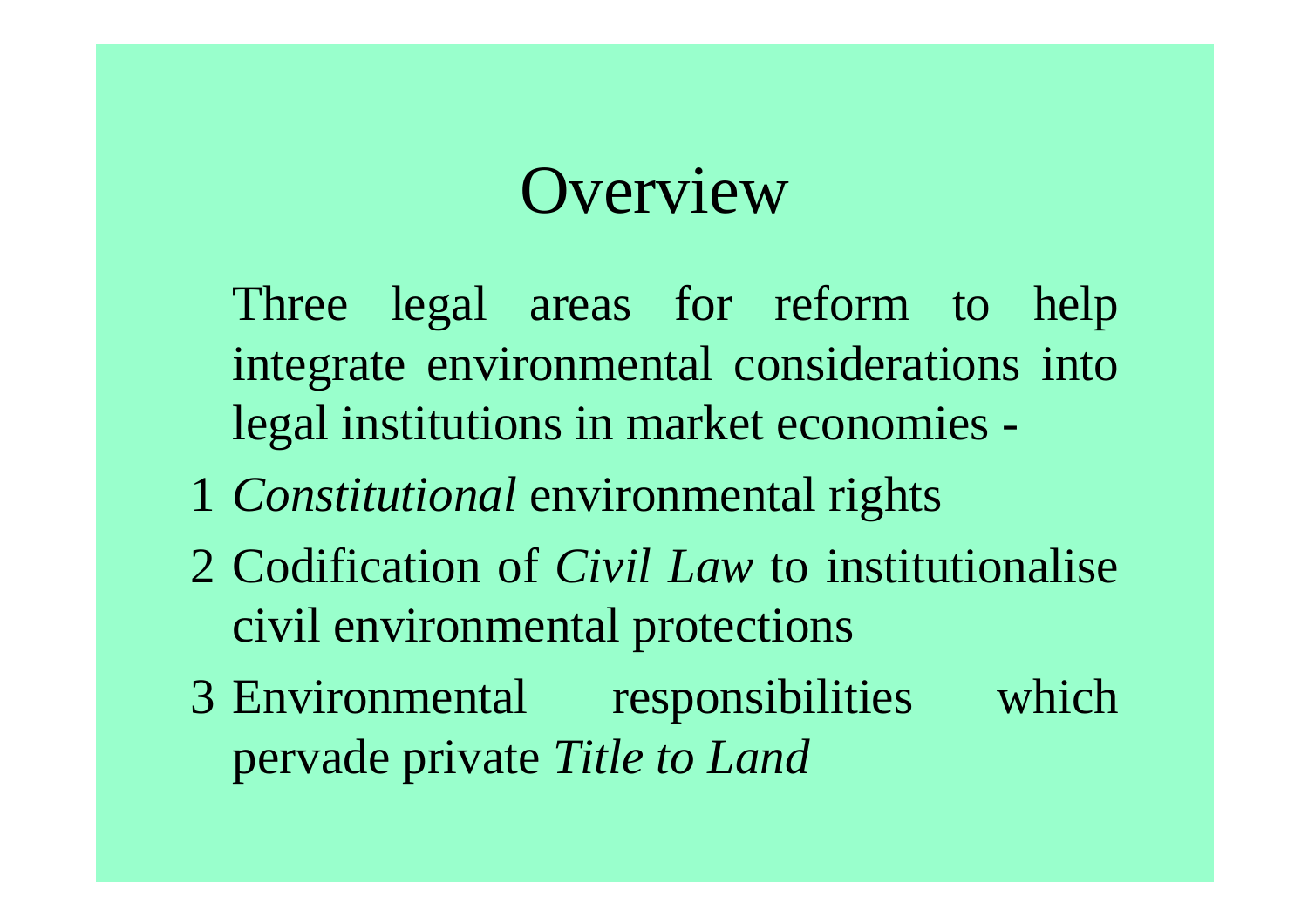#### 1 *Constitutional* environmental rights

- Environmental issues can also be humanrights issues - pollution and rights to health
- Rights for nature
	- "The natural ecosystem and its sound functioning are to be protected." Art 31 Thür.
- Rights for animals
- Rights to environmental information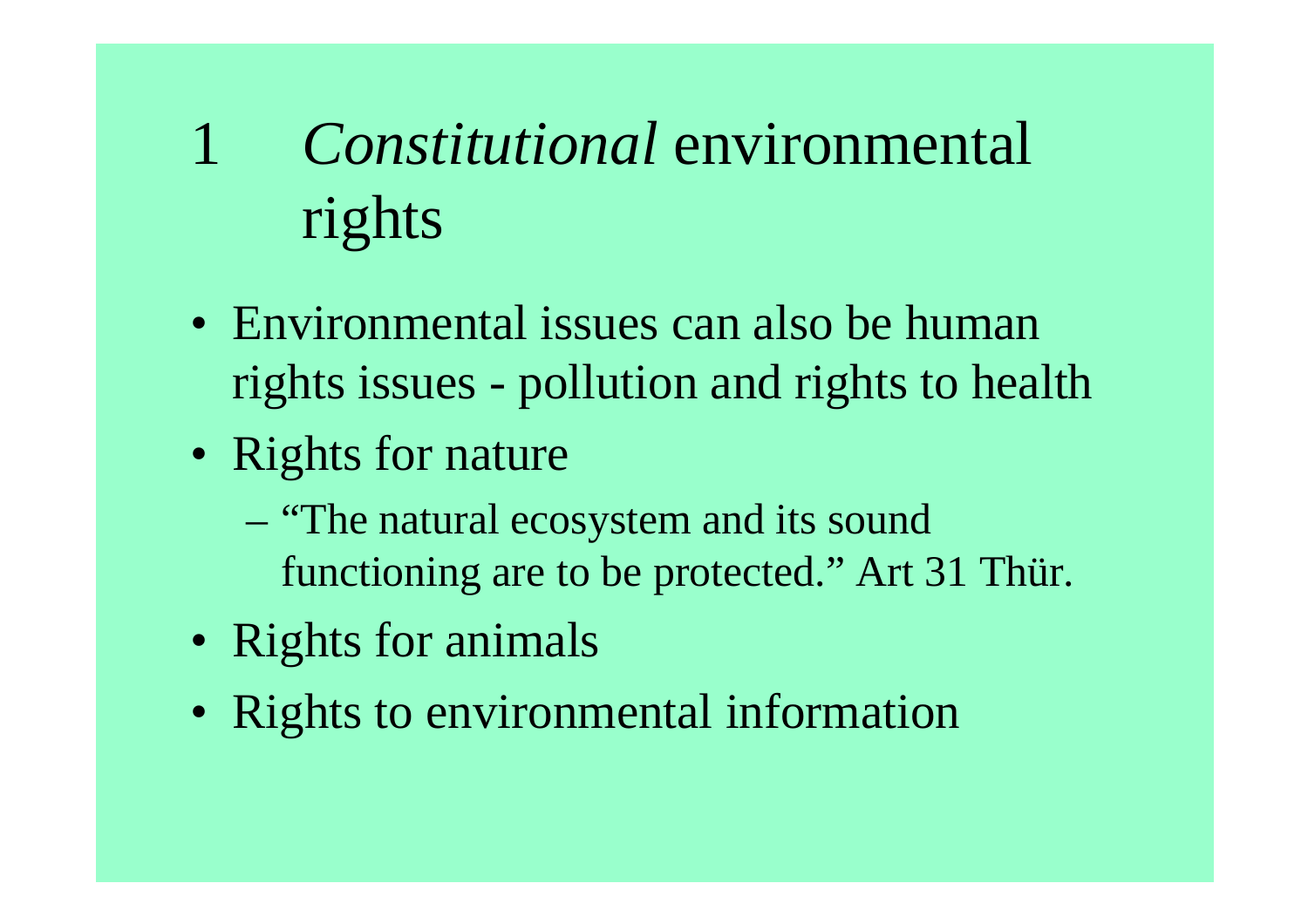#### 1 *Constitutional* environmental rights

- Limitations on economic power
	- "a socially and ecologically obligated market economy" Art 38 Thüringen *Constitution*
- Recognition of limitations on rights of private property

"Property creates obligations. Its use shall at the same time serve the common good."

Art 14(2) German *Constitution*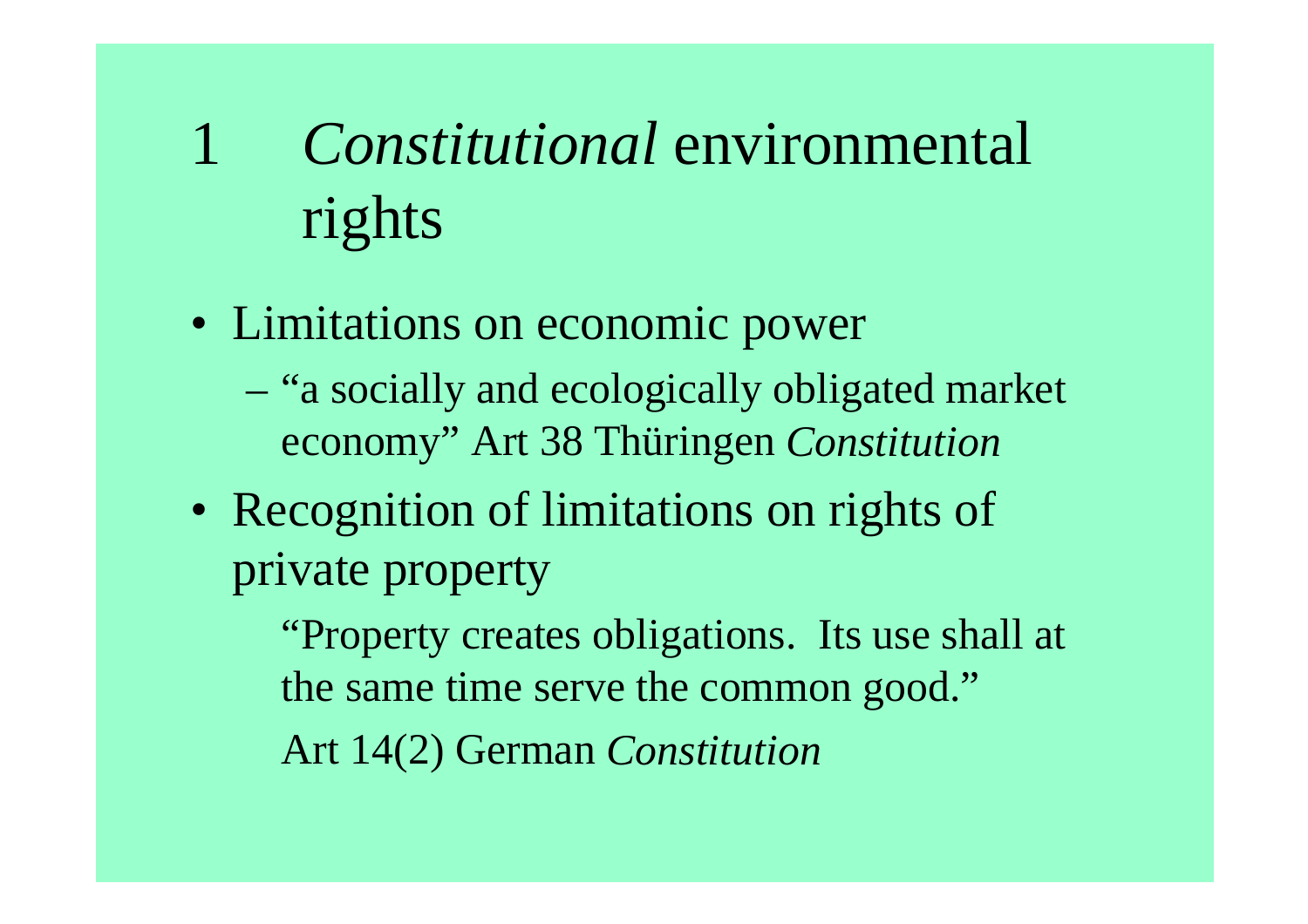2 Codification of *Civil Law* and environmental protections

- Environmental Law Code
- Revise principles of the Civil Law, eg -
- structure *precautionary action* into private transactions through civil law
- contracts breaching principles of *ESD* liable to be set aside (unconscionable *re* future generations) at suit of a party to it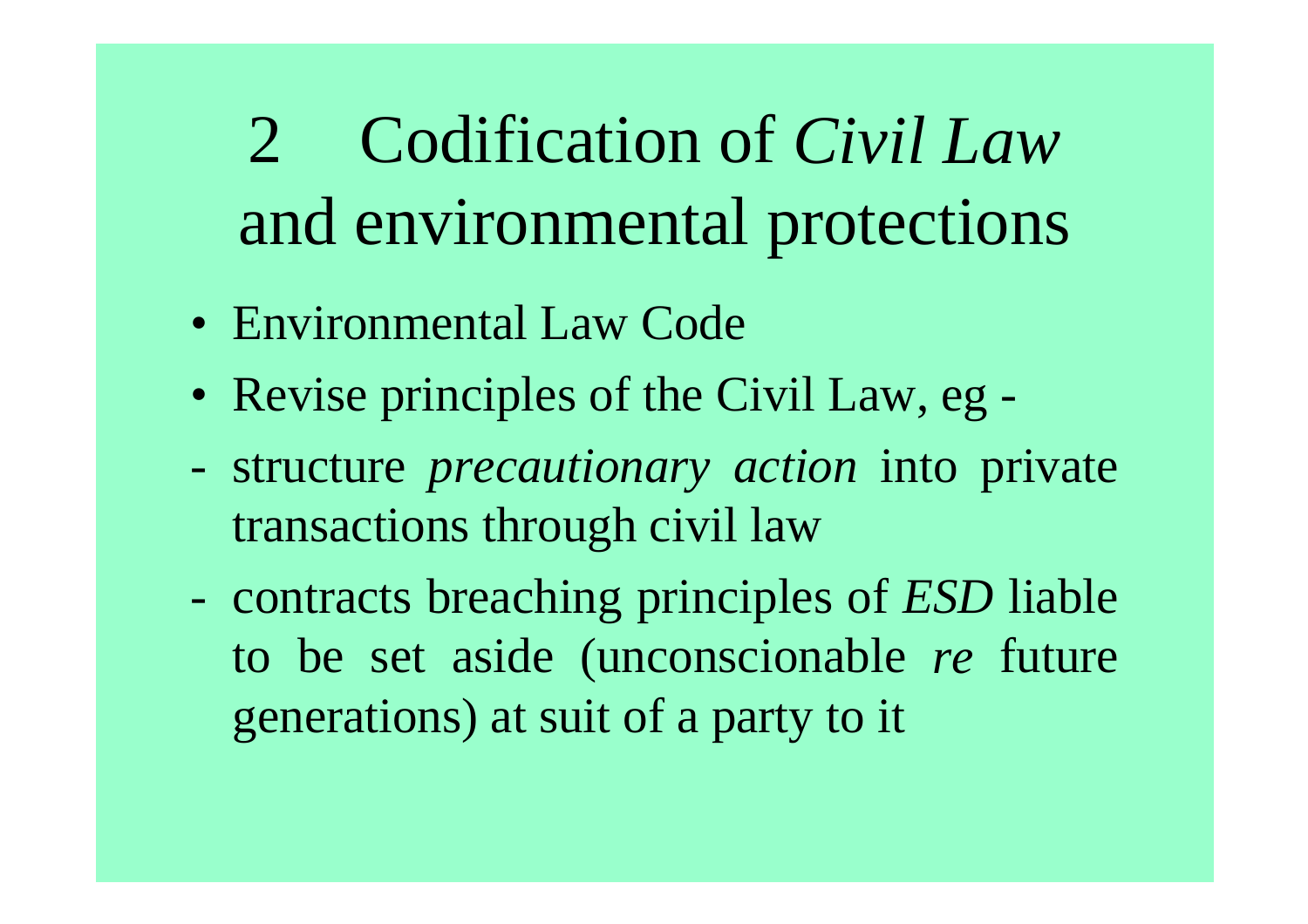## 2 Codification of *Civil Law* and environmental protections

- Such transformations of Civil Law would
	- internalise the need for scientific environmental assessments into private transactions
	- weighting of insurance risks would change
	- financiers would take a more supervisory interest in the activities of their mortgagors
- Common Law Method has to be rethought in view of unprecedented eco-problems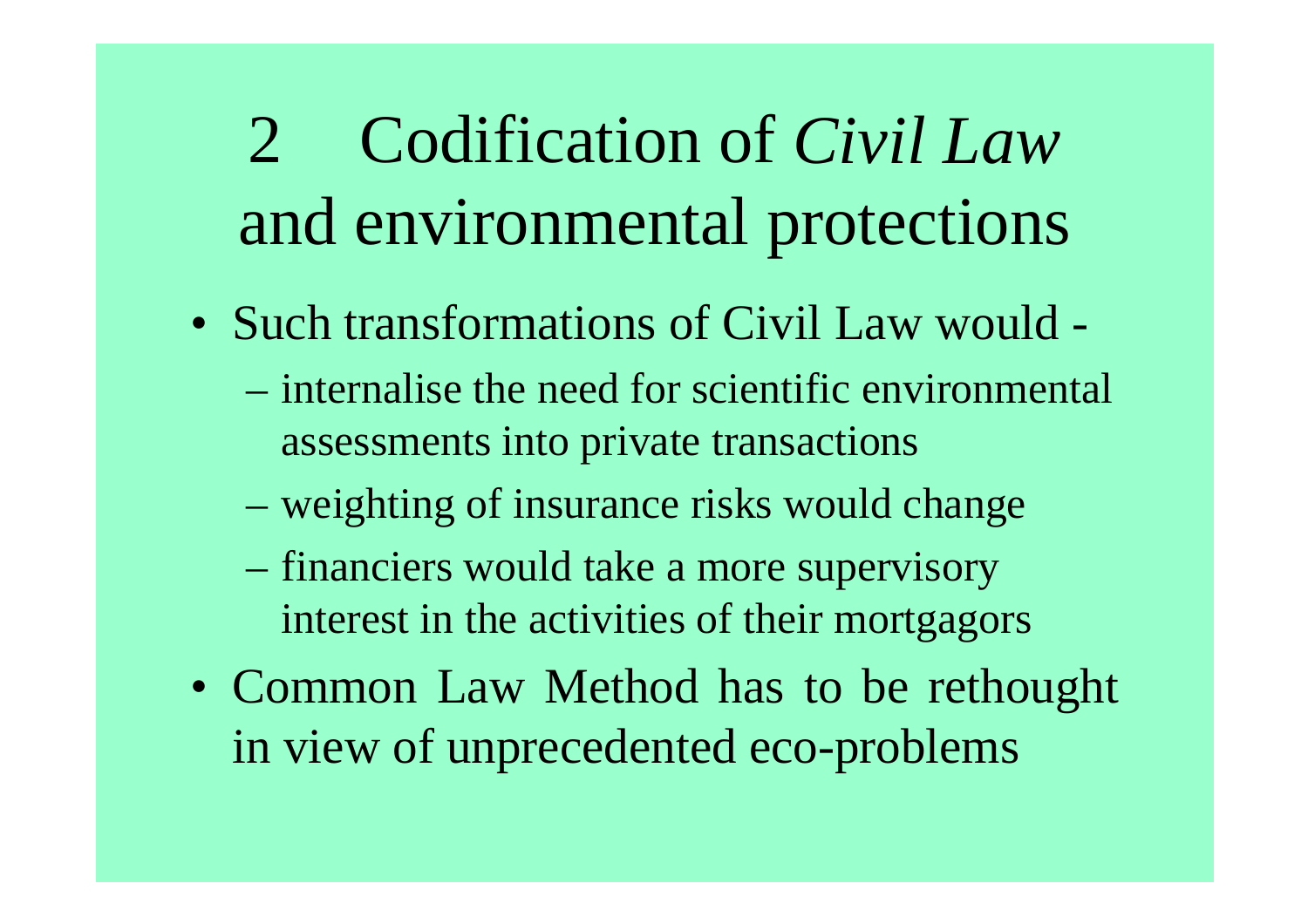• As noted,

 "Property creates obligations. Its use shall at the same time serve the common good."Art 14(2) German *Constitution*

- Recognition of responsibility also follows from the nature of land title registration
- Relative international harmony of laws facilitates recognition of responsibility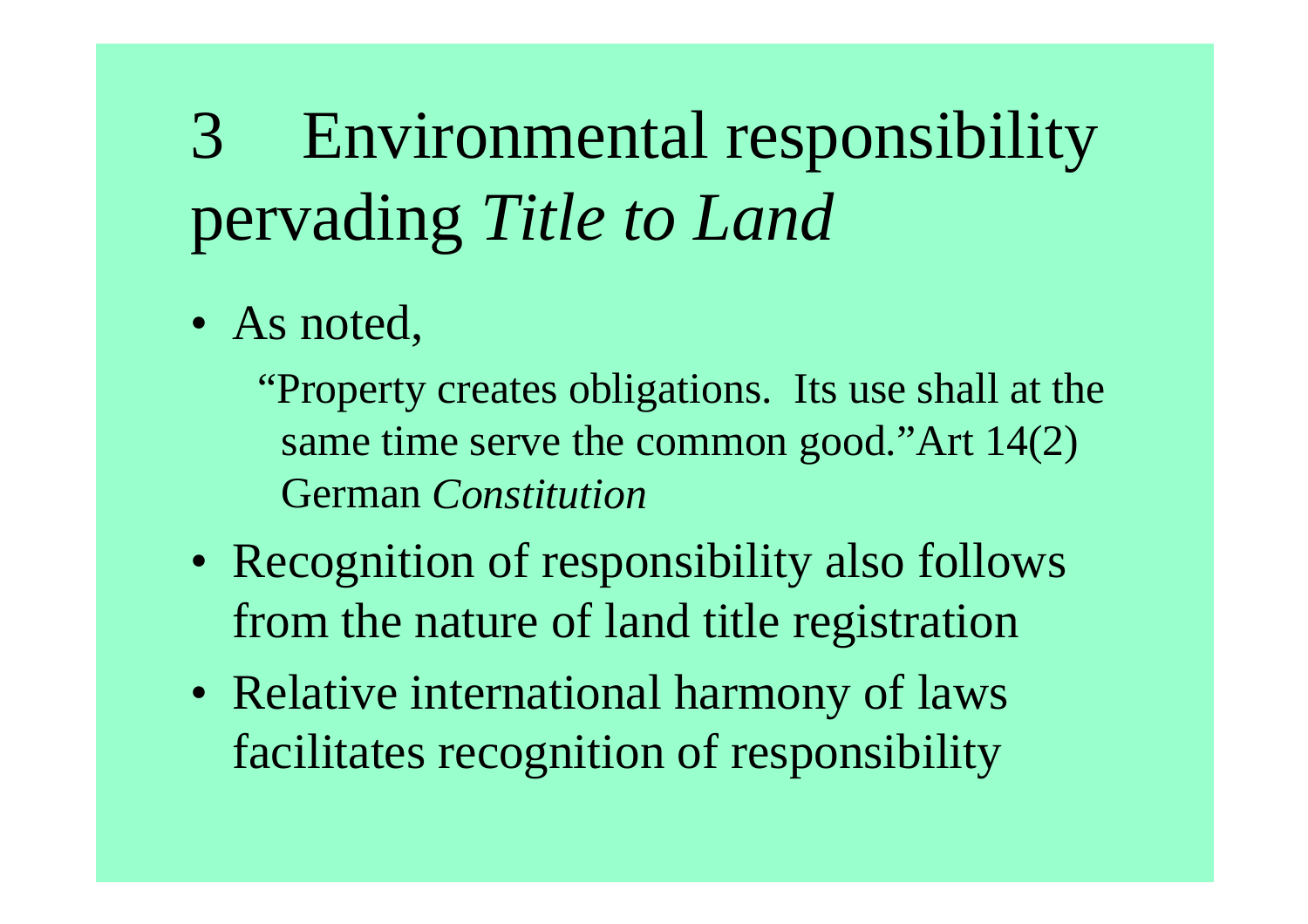### Jurisdictions and Systems



- $Red = Torres$
- Diag.  $=$  Mixed

 $Blue = Germanic System$  $Green = Scandinavian$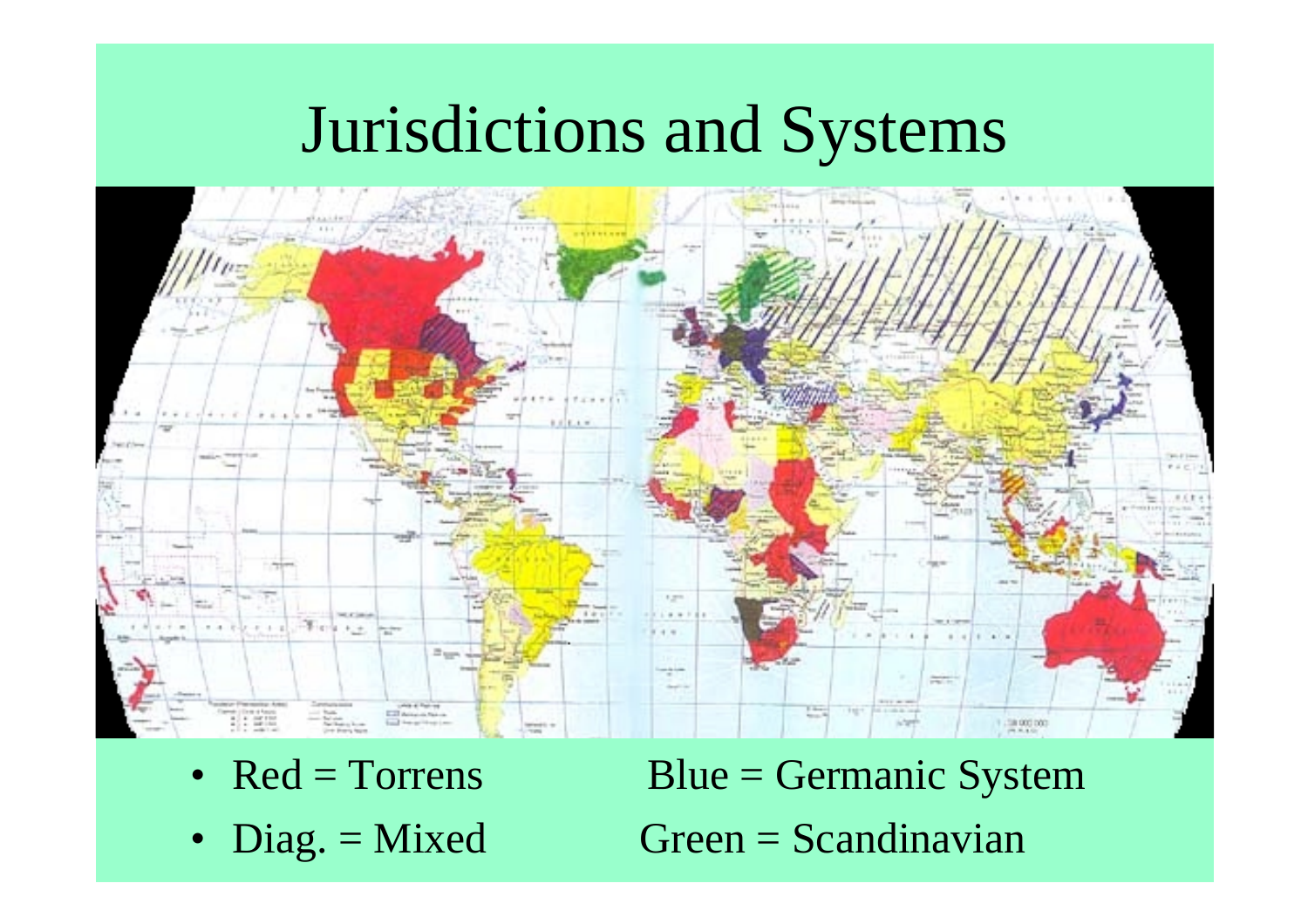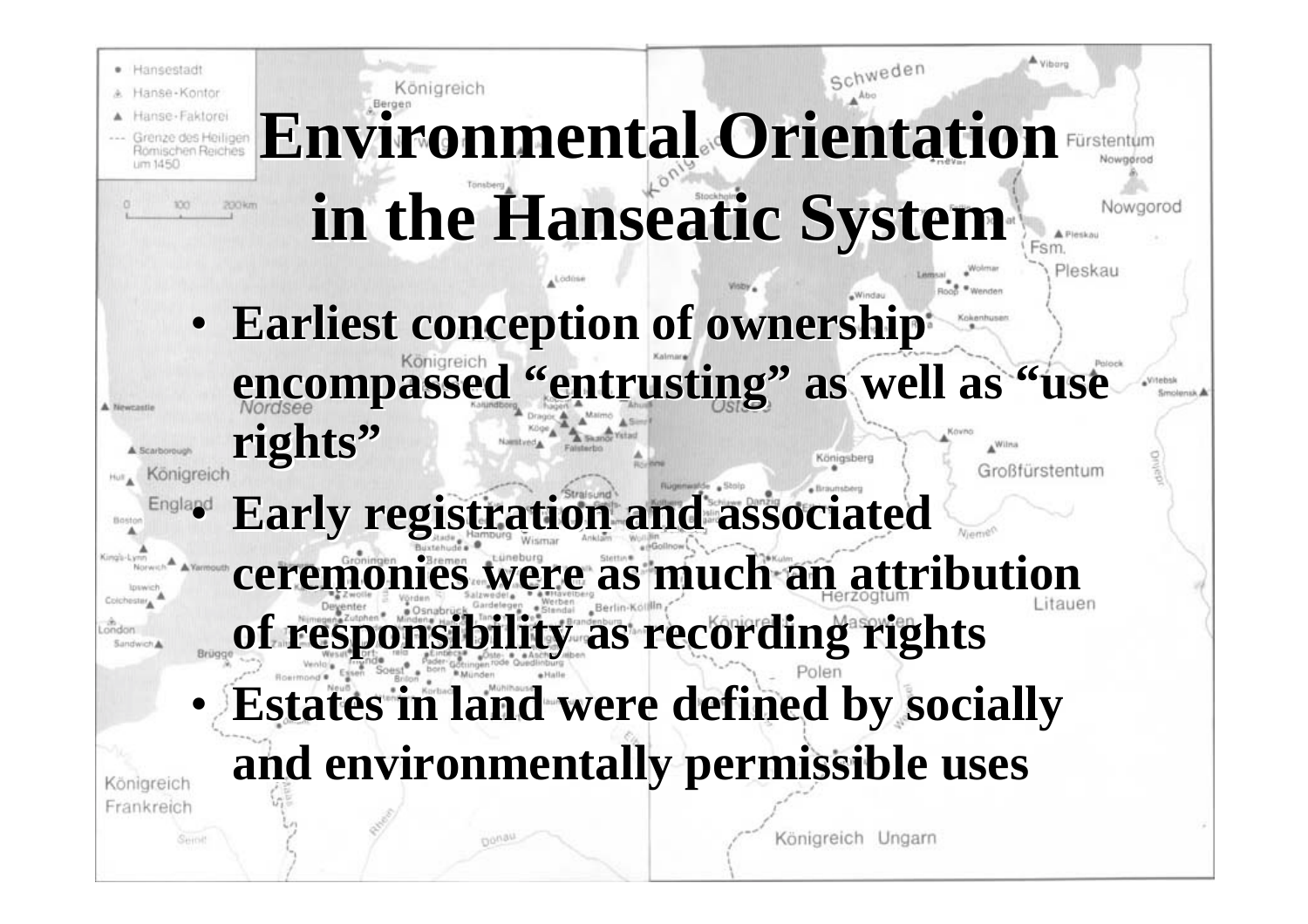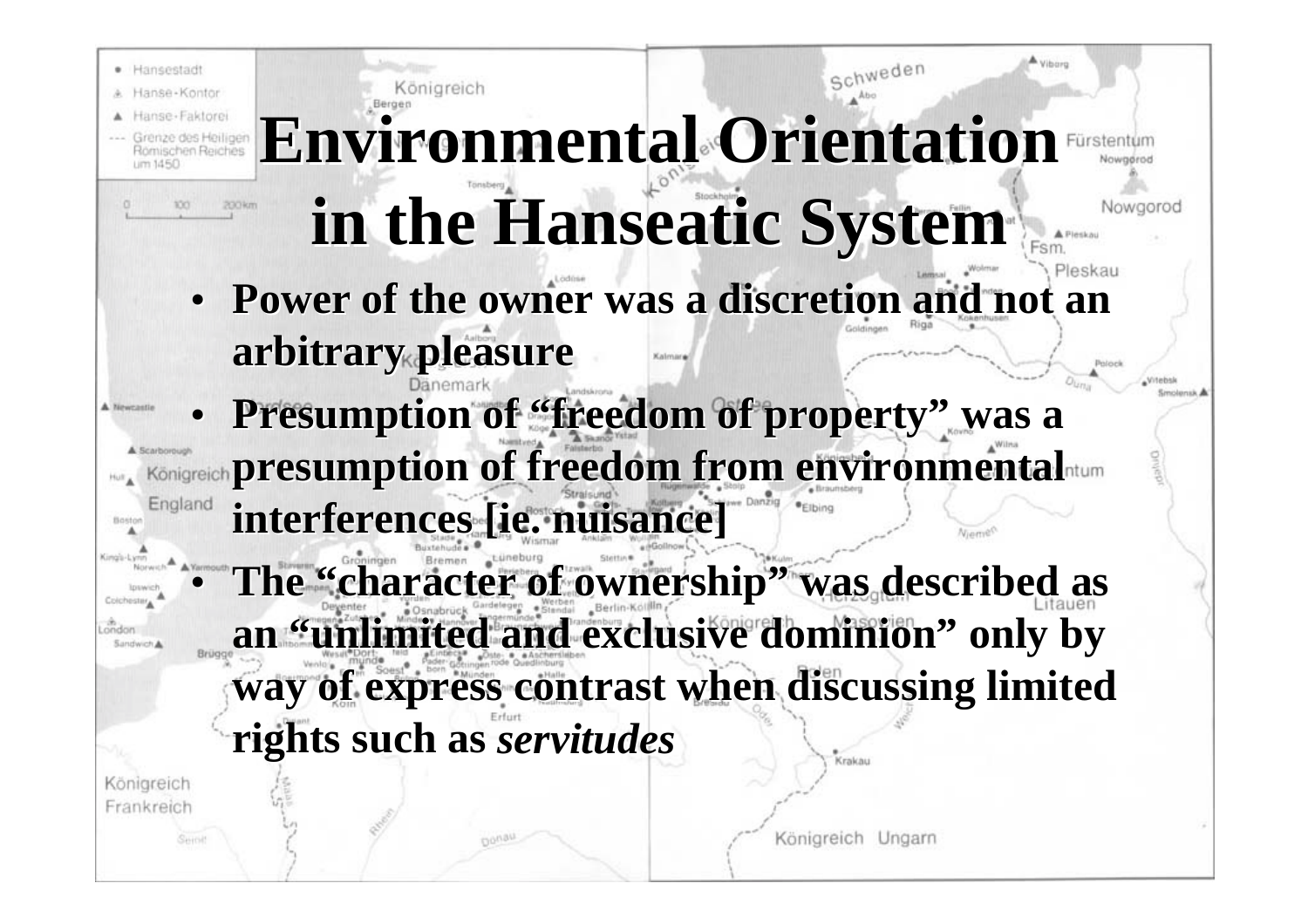- **a) An estate or interest in land under a conclusive title registration system is subject to at least one obligation - to register it at the risk of losing it.**
- **b) The conclusive register is maintained for the wider social benefit.**
- **c) The obligation to register is thus a social obligation.**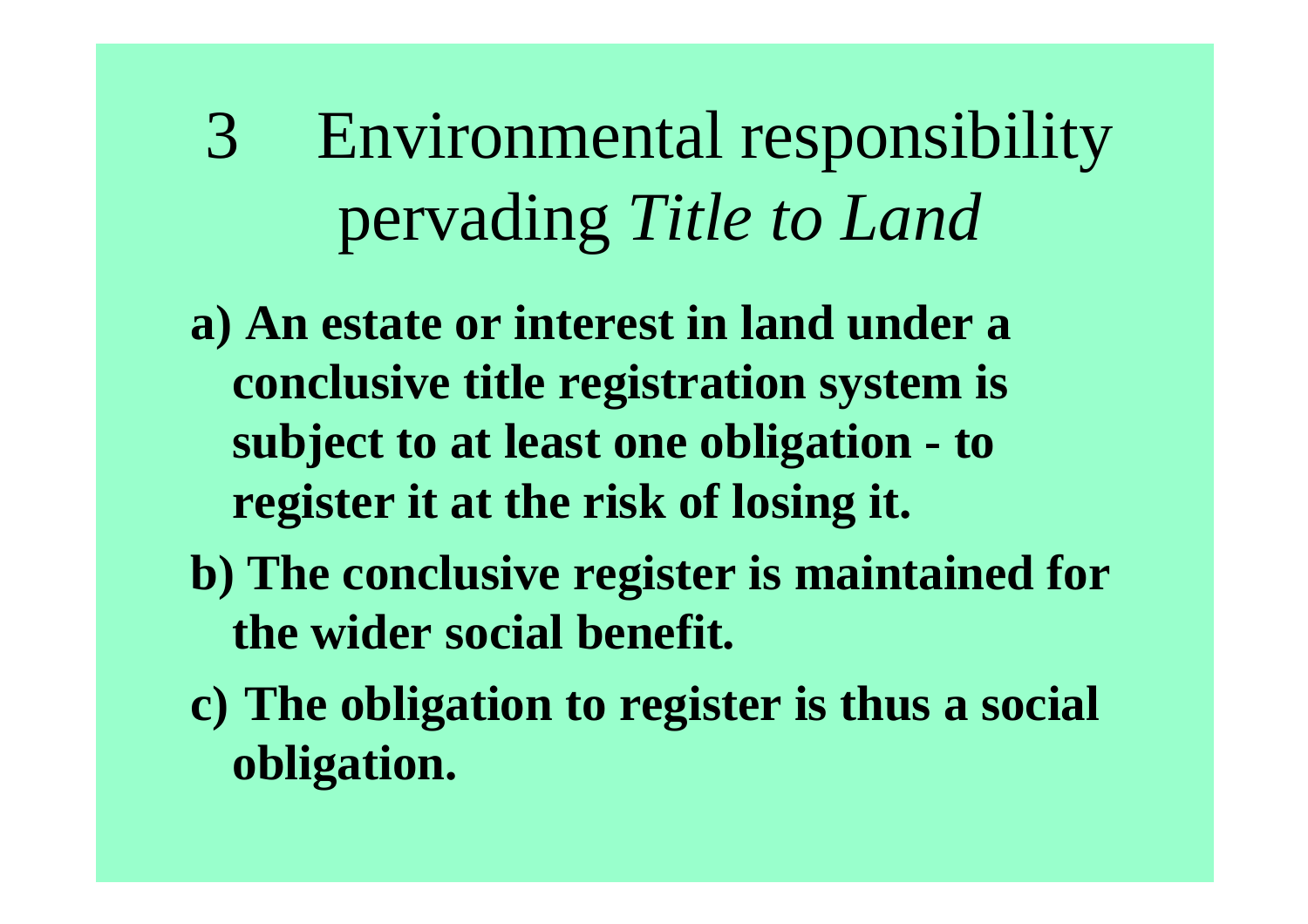- **d) Registered title systems have a modified concept of legal property in land -**
- **registration is both the precondition for, and conclusive evidence of legal property**
- $\rightarrow$  the concept of property is subject to a **social obligation, at least to register**